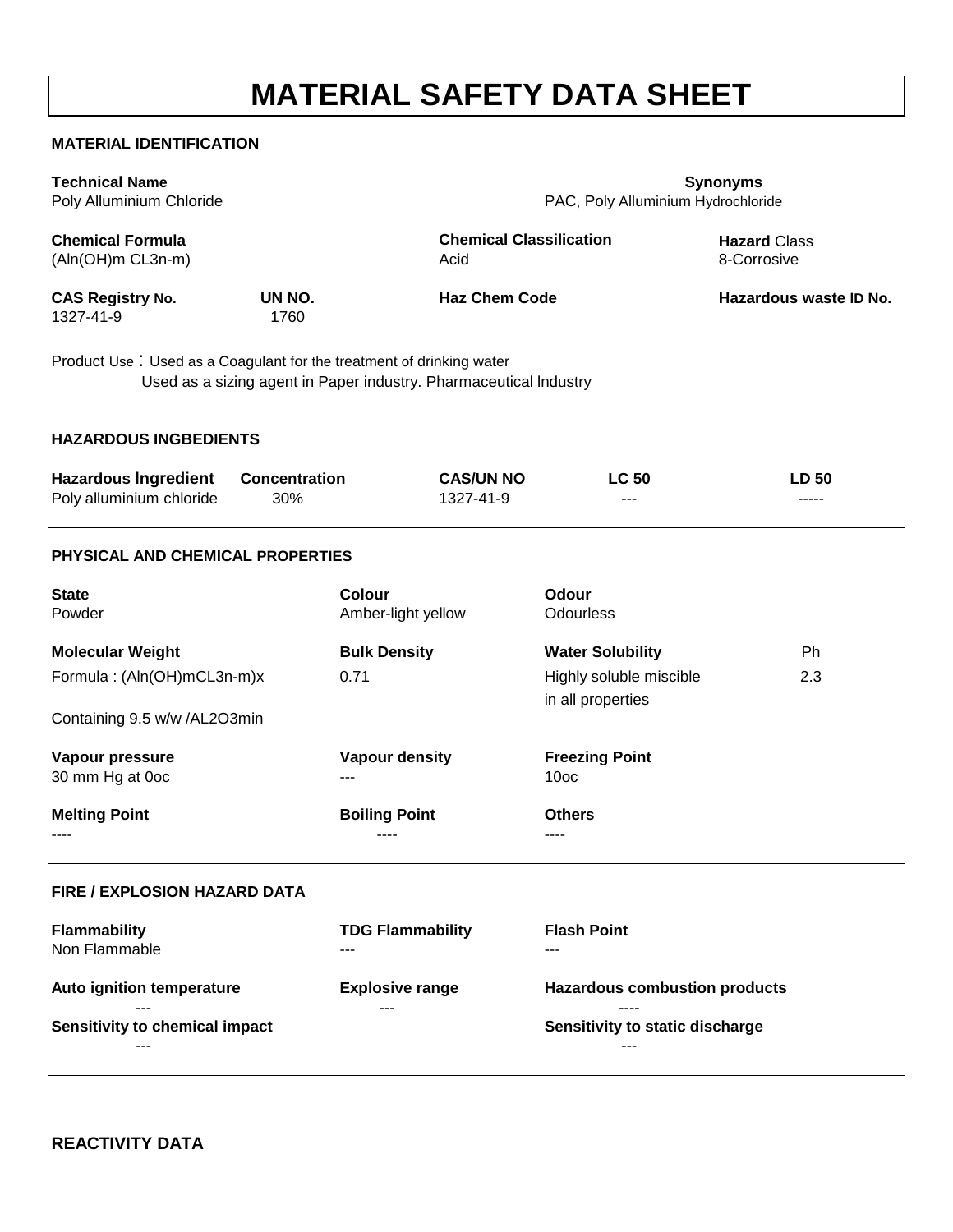| <b>Chemical Stability</b><br>Stable at normal temprtaure and pressure                                                                                                                                            |                                                                           | Incompatibility                                       |  |  |
|------------------------------------------------------------------------------------------------------------------------------------------------------------------------------------------------------------------|---------------------------------------------------------------------------|-------------------------------------------------------|--|--|
|                                                                                                                                                                                                                  | iron salts, aluminum salts                                                |                                                       |  |  |
| <b>Reactivity</b>                                                                                                                                                                                                | <b>Dangerous reaction Products</b>                                        |                                                       |  |  |
| reacts aggressively with some metal surfaces<br>(e.g. galvanised metal, allumunium, copper, zinc,<br>and alloys of these metals)                                                                                 |                                                                           | react wilh meal to liberate flammable<br>hydrogen gas |  |  |
| <b>HEALTH HATARD DATA</b>                                                                                                                                                                                        |                                                                           |                                                       |  |  |
| Route of entry<br>Skin Contact, ingestion, inhalation                                                                                                                                                            | <b>Permissible lamits</b><br>TLV(c).2Mg/M3                                | <b>Lethal dose</b>                                    |  |  |
| <b>Effects on acute exposure</b>                                                                                                                                                                                 | <b>Effects on chlorine exposure</b>                                       |                                                       |  |  |
| Skin Contact: May cause burns - mild burns with 10%<br>Eye Contact : May cause corneal damage<br>Ingestion :- May cause damage to mucous, membranes,<br>nausea, vomiting                                         |                                                                           |                                                       |  |  |
| <b>Sensitization to Material</b>                                                                                                                                                                                 |                                                                           | <b>Synergistic materials</b><br>----                  |  |  |
|                                                                                                                                                                                                                  |                                                                           |                                                       |  |  |
| <b>PREVENTIVE MEASURES</b>                                                                                                                                                                                       |                                                                           |                                                       |  |  |
| <b>Storage requirement:</b><br>Rubber lined tanks, plastic tanks<br>glass reinforced plastic tanks                                                                                                               |                                                                           | <b>Handling Methods</b><br>Pumping                    |  |  |
| <b>Engineering Controls</b>                                                                                                                                                                                      |                                                                           | personal protective equipment                         |  |  |
| Non Combustable & Corrosion<br>resistant floor. dike wall                                                                                                                                                        | Protecting clothing rubber gloves,<br>Eye goggles / face sheld. Gum boots |                                                       |  |  |
| Leek, spill handling<br>Do not allow run otf to enter sewers or water ways small spills of liquid, absorb with : and largre spills of liquid,<br>contain then neutralise with caustic soda solulion and dispose. |                                                                           |                                                       |  |  |
| <b>Water disposal</b><br>Disposal of PAC using a licensed waste<br>disposal contractor                                                                                                                           |                                                                           | <b>Special Shipping information</b>                   |  |  |
| <b>EMERGENCY / FIRST - AID MEASURES</b>                                                                                                                                                                          |                                                                           |                                                       |  |  |
| <b>Fire ertinguishment</b><br>Non flammable                                                                                                                                                                      |                                                                           | <b>Special Procedure</b>                              |  |  |
| FirsI - Aid                                                                                                                                                                                                      |                                                                           | <b>Antidotes</b>                                      |  |  |

Eyes & Skin Wash wilh running waler atleast 15 minutes Ingestion **interproduce in the U.S.** I Do not induce vomting, give small quantity ol water to dilute the substance seek medical attention.